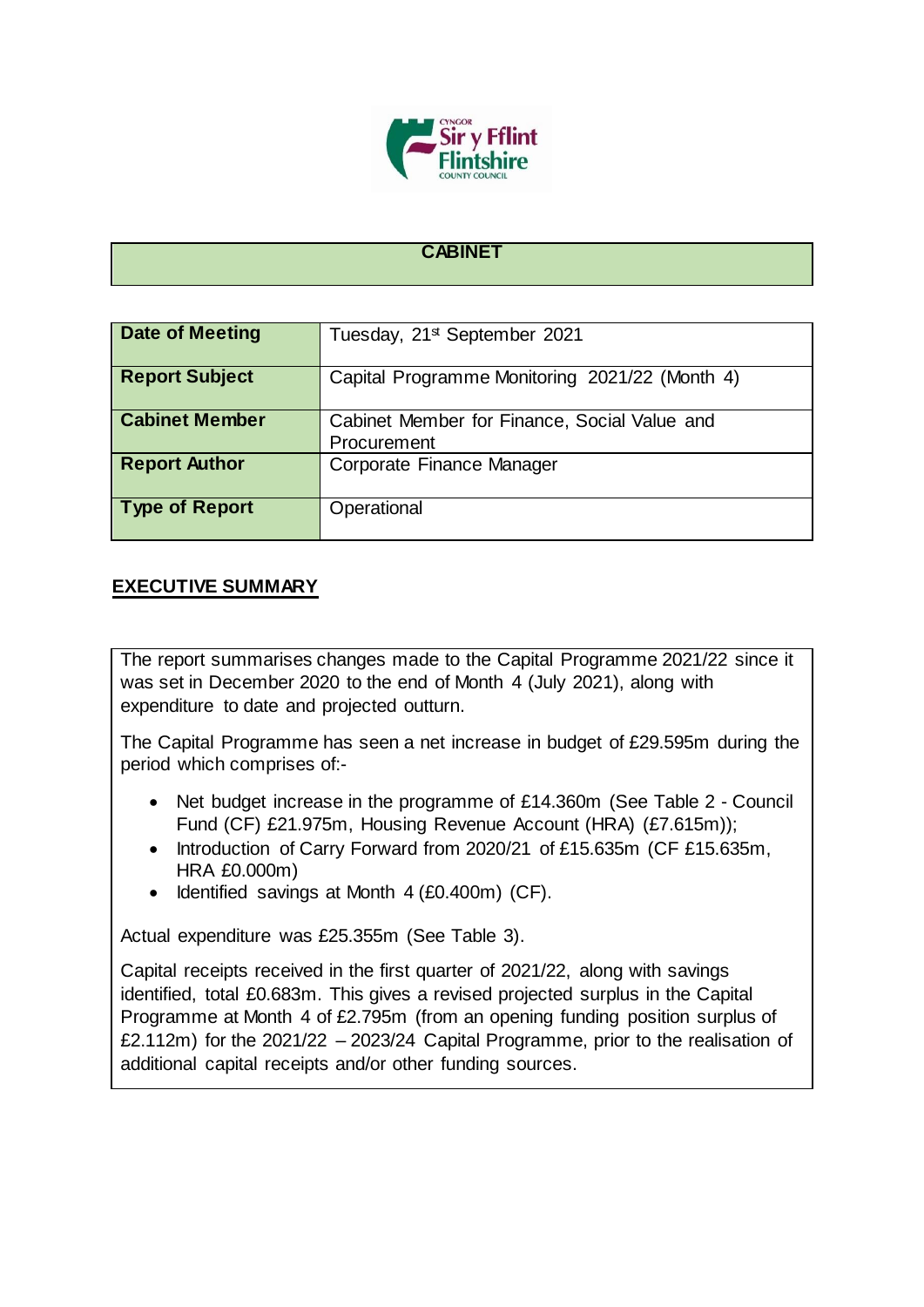|   | <b>RECOMMENDATIONS</b>                                  |
|---|---------------------------------------------------------|
|   | Cabinet are requested to:                               |
|   | Approve the overall report.                             |
| 2 | Approve the carry forward adjustments set out at 1.17.  |
| 3 | Approve the additional allocations, as set out in 1.20. |

## **REPORT DETAILS**

|      | <b>EXPLAINING THE CAPITAL PROGRAMME MONITORING POSITION -</b><br><b>MONTH 4 2021/22</b>                                                                                                                                                                        |                          |                                   |                |                    |                                    |
|------|----------------------------------------------------------------------------------------------------------------------------------------------------------------------------------------------------------------------------------------------------------------|--------------------------|-----------------------------------|----------------|--------------------|------------------------------------|
| 1.01 | <b>Background</b>                                                                                                                                                                                                                                              |                          |                                   |                |                    |                                    |
|      | The Council approved a Council Fund (CF) Capital Programme of<br>£12.706m for 2021/22 at its meeting on 8 <sup>th</sup> December 2020 and a Housing<br>Revenue Account (HRA) Capital Programme of £34.835m for 2021/22 at<br>its meeting on 16 February, 2021. |                          |                                   |                |                    |                                    |
| 1.02 | For presentational purposes the Capital Programme is shown as a whole,<br>with sub-totals for the Council Fund and HRA. In reality the HRA<br>programme is 'ring fenced' and can only be used for HRA purposes.                                                |                          |                                   |                |                    |                                    |
| 1.03 | <b>Changes since Budget approval</b>                                                                                                                                                                                                                           |                          |                                   |                |                    |                                    |
|      | Table 1 below sets out how the programme has changed during 2021/22.<br>More detailed cumulative information relating to each Portfolio is provided                                                                                                            |                          |                                   |                |                    |                                    |
|      | in Appendix A:-<br>Table 1                                                                                                                                                                                                                                     |                          |                                   |                |                    |                                    |
|      |                                                                                                                                                                                                                                                                |                          |                                   |                |                    |                                    |
|      | <b>REVISED PROGRAMME</b>                                                                                                                                                                                                                                       | Original                 | Carry                             | 2021/22        | Changes -          | Revised                            |
|      |                                                                                                                                                                                                                                                                | <b>Budget</b><br>2021/22 | <b>Forward</b><br>from<br>2020/21 | <b>Savings</b> | <b>This Period</b> | <b>Budget</b><br>2021/22           |
|      |                                                                                                                                                                                                                                                                | £m                       | £m                                | £m             | £m                 | £m                                 |
|      | People & Resources                                                                                                                                                                                                                                             | 0.350                    | 0.260                             | 0.000          | 0.000              | 0.610                              |
|      | Governance                                                                                                                                                                                                                                                     | 0.422                    | 0.505                             | 0.000          | 0.004              | 0.931                              |
|      | <b>Education &amp; Youth</b>                                                                                                                                                                                                                                   | 5.877                    | 7.570                             | 0.000          | 2.993              | 16.440                             |
|      | Social Services                                                                                                                                                                                                                                                | 1.020                    | 0.598                             | 0.000          | 1.551              | 3.169                              |
|      | Planning, Environment & Economy                                                                                                                                                                                                                                | 0.168                    | 0.850                             | 0.000          | 1.162              | 2.180                              |
|      | Streetscene & Transportation                                                                                                                                                                                                                                   | 2.015                    | 2.527                             | (0.400)        | 14.292             | 18.434                             |
|      | <b>Strategic Programmes</b>                                                                                                                                                                                                                                    | 0.550                    | 1.425                             | 0.000          | 1.200              |                                    |
|      | Housing & Assets                                                                                                                                                                                                                                               | 2.304                    | 1.900                             | 0.000          | 0.773              |                                    |
|      | <b>Council Fund Total</b>                                                                                                                                                                                                                                      | 12.706                   | 15.635                            | (0.400)        | 21.975             |                                    |
|      | <b>HRA Total</b>                                                                                                                                                                                                                                               | 34.835                   | 0.000                             | 0.000          | (7.615)            | 3.175<br>4.977<br>49.916<br>27.220 |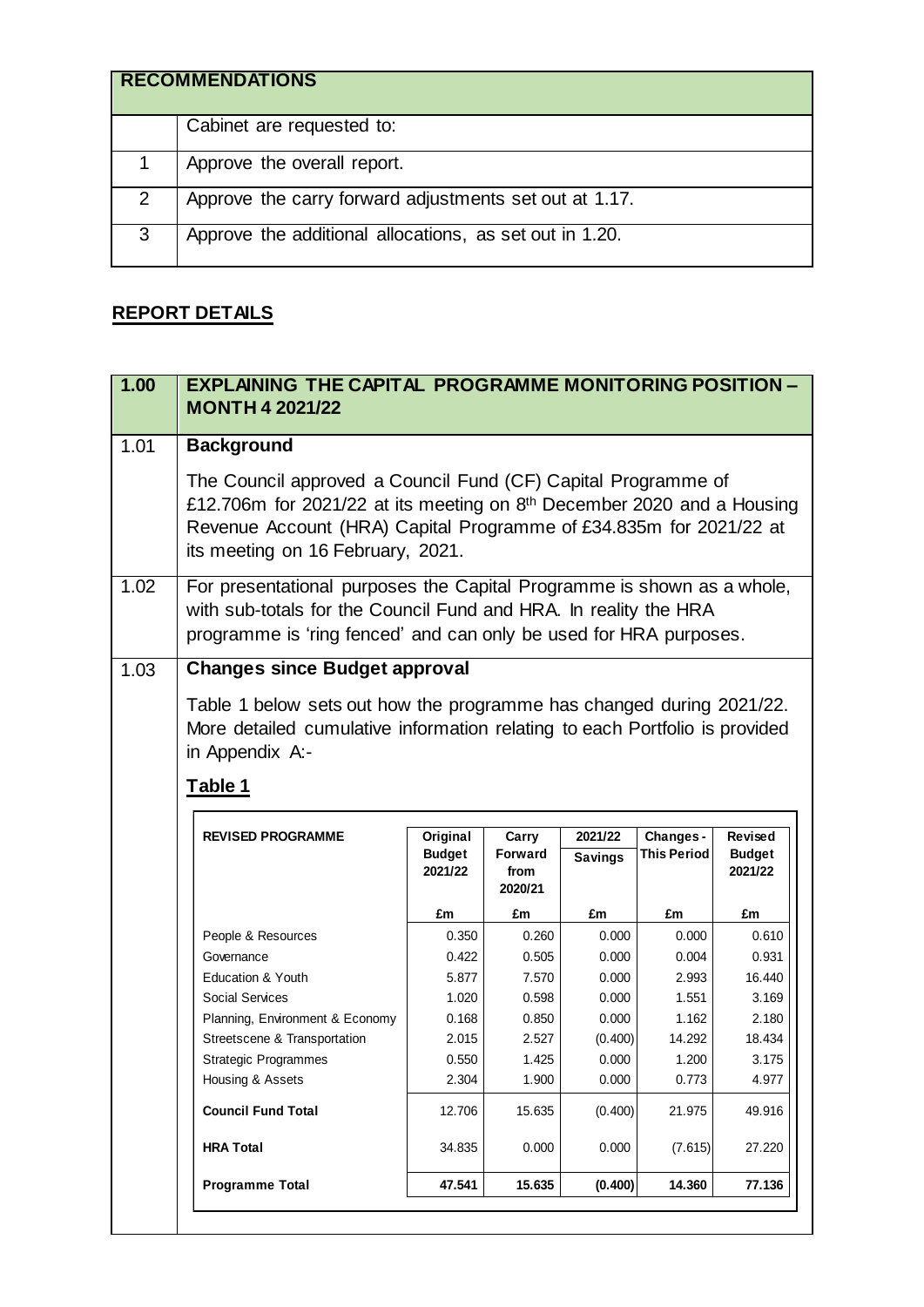| 1.04 | <b>Carry Forward from 2020/21</b>                                                                                                                                                                                                                                                                                                                                      |                      |                               |
|------|------------------------------------------------------------------------------------------------------------------------------------------------------------------------------------------------------------------------------------------------------------------------------------------------------------------------------------------------------------------------|----------------------|-------------------------------|
|      | Carry forward sums from 2020/21 to 2021/22, totalling £15.635m (CF<br>£15.635m, HRA £0.000m), were approved as a result of the quarterly<br>monitoring reports presented to Cabinet during 2020/21.                                                                                                                                                                    |                      |                               |
| 1.05 | <b>Changes during this period</b>                                                                                                                                                                                                                                                                                                                                      |                      |                               |
|      | Funding changes during this period have resulted in a net increase in the<br>programme total of £14.360m (CF £21.975m, HRA (£7.615m)). A<br>summary of the changes, detailing major items, is shown in Table 2<br>below:-<br>Table 2                                                                                                                                   |                      |                               |
|      | <b>CHANGES DURING THIS PERIOD</b>                                                                                                                                                                                                                                                                                                                                      |                      |                               |
|      | <b>COUNCIL FUND</b>                                                                                                                                                                                                                                                                                                                                                    | Para                 | £m                            |
|      | Increases<br><b>Transportation Grants</b><br><b>Waste Services</b>                                                                                                                                                                                                                                                                                                     | 1.06<br>1.07         | 11.127<br>2.216               |
|      | <b>Children's Services</b><br>School Modernisation<br><b>Primary Schools</b>                                                                                                                                                                                                                                                                                           | 1.08<br>1.09<br>1.09 | 1.551<br>1.504<br>1.230       |
|      | Theatr Clwyd<br>Highways                                                                                                                                                                                                                                                                                                                                               | 1.10<br>1.11         | 1.200<br>0.949                |
|      | <b>Energy Services</b><br>Other Aggregate Increases                                                                                                                                                                                                                                                                                                                    | 1.12                 | 0.711<br>1.487<br>21.975      |
|      | <b>Decreases</b><br>Other Aggregate Decreases                                                                                                                                                                                                                                                                                                                          |                      | 0.000<br>0.000                |
|      | Total                                                                                                                                                                                                                                                                                                                                                                  |                      | 21.975                        |
|      | <u>HRA</u>                                                                                                                                                                                                                                                                                                                                                             |                      |                               |
|      | <b>Increases</b><br>Other Aggregate Increases                                                                                                                                                                                                                                                                                                                          |                      | 0.000<br>0.000                |
|      | <b>Decreases</b><br>SHARP<br>Other Aggregate Decreases                                                                                                                                                                                                                                                                                                                 | 1.13                 | (7.351)<br>(0.264)<br>(7.615) |
|      | Total                                                                                                                                                                                                                                                                                                                                                                  |                      | (7.615)                       |
| 1.06 | It is usual in the early part of the financial year to receive notification of<br>funding allocations that were not available at budget setting time. This is the<br>case with the Local Transport, Active Travel, Road Safety and Safe Routes<br>grants from Welsh Government (WG). These grants will provide a range of<br>transportation schemes across the County. |                      |                               |
| 1.07 | In addition to the above, WG funding has been introduced for improvement<br>works at Standard Yard and Greenfield Waste Transfer Stations, along with<br>funding to purchase two electric waste vehicles.                                                                                                                                                              |                      |                               |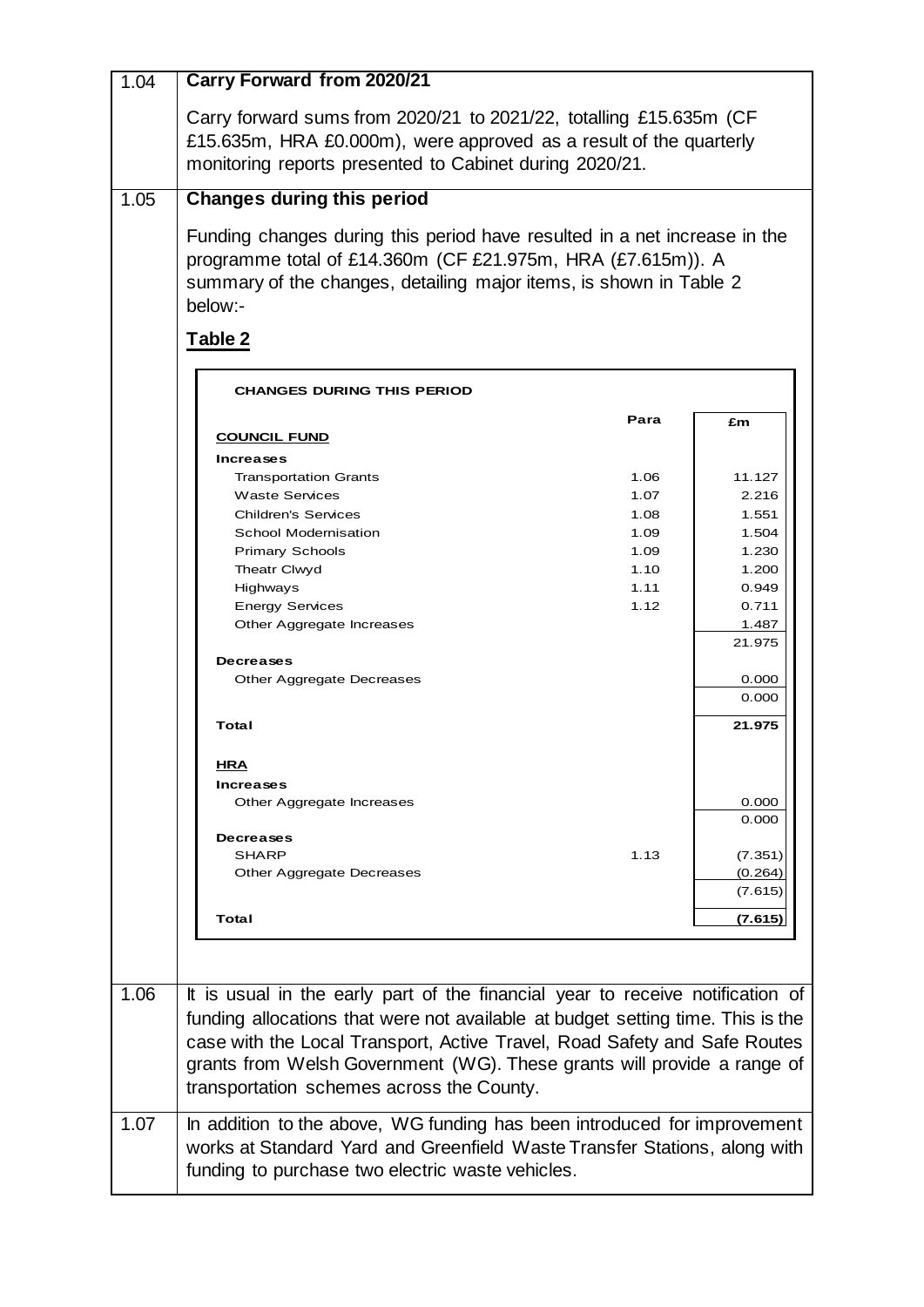| 1.08 | There has also been an introduction of grant funding from WG relating to<br>the refurbishment of properties to develop in house residential care<br>provision for children.                   |
|------|-----------------------------------------------------------------------------------------------------------------------------------------------------------------------------------------------|
| 1.09 | Introduction of grant funding from WG relating to school extension and<br>improvement works at Ysgol Glanrafon, Mold and school modernisation<br>programme at the Queensferry Campus.         |
| 1.10 | Introduction of grant funding for the redevelopment of Theatr Clwyd. The<br>grant is for the final design and technical stage of the project, before the<br>commencement of construction.     |
| 1.11 | Introduction of the Highways Refurbishment grant from WG, which will<br>support the Council's core funding allocation of £0.600m for the Highway<br>Asset Management Plan.                    |
| 1.12 | Introduction of prudential borrowing for the Solar Farm scheme in<br>Connah's Quay.                                                                                                           |
| 1.13 | Re-profiling of prudential borrowing for the Strategic Housing and<br>Regeneration Programme (SHARP), due to delays in the number of<br>schemes programmed in for this financial year.        |
| 1.14 | <b>Capital Expenditure compared to Budget</b>                                                                                                                                                 |
|      | Expenditure as at Month 4, across the whole of the Capital Programme<br>was £25.355m. The breakdown of expenditure is analysed in Table 3,<br>along with the percentage spend against budget. |
|      | This shows that 32.87% of the budget has been spent (CF 37.22%, HRA<br>24.89%). Corresponding figures for Month 4 2020/21 were 11.91% (CF<br>9.10%, HRA 22.02%).                              |
| 1.15 | The table also shows a projected underspend (pending carry forward and<br>other adjustments) of £4.299m on the Council Fund and a break even<br>position on the HRA.                          |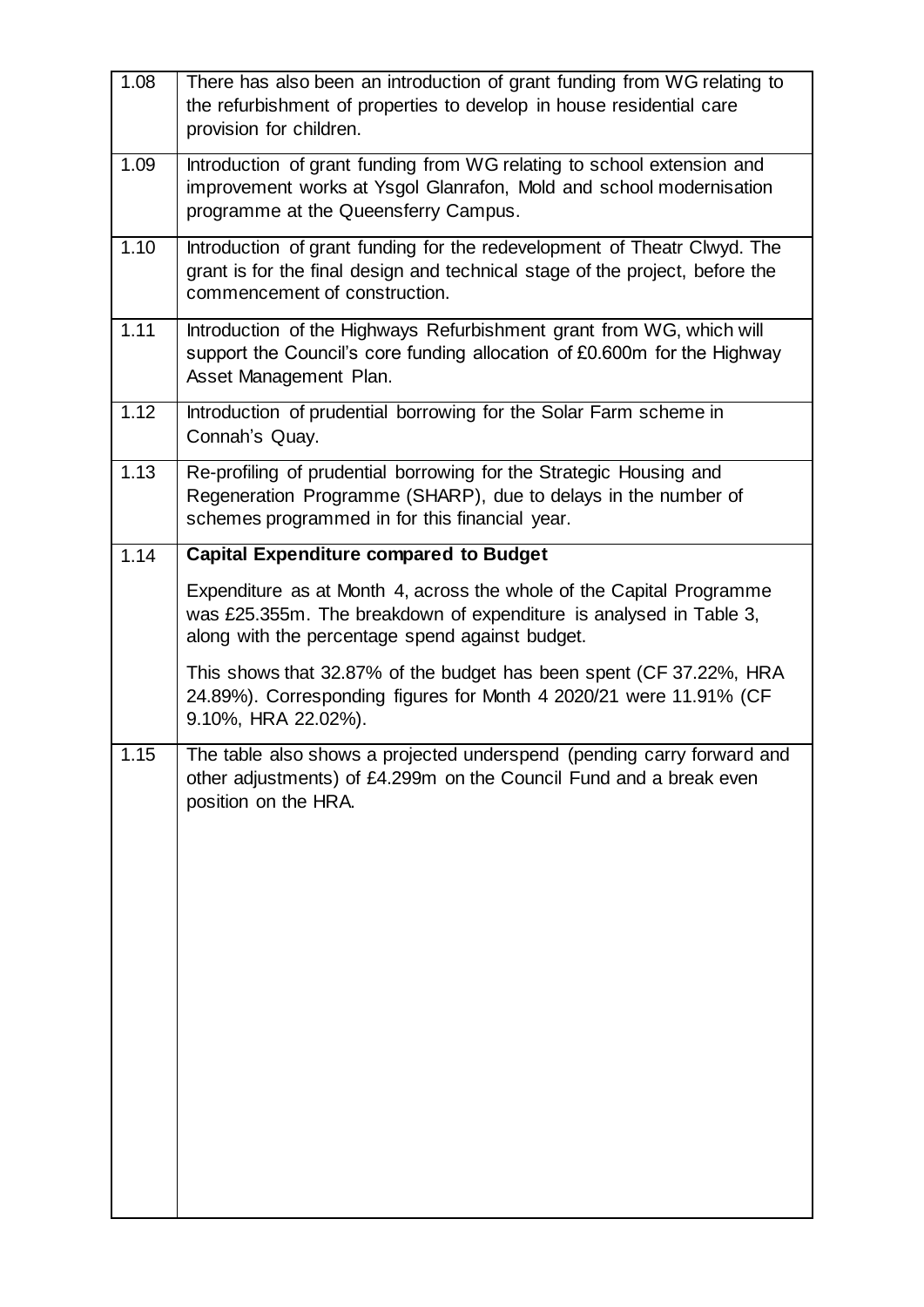|      | <b>EXPENDITURE</b>                                                                                                                                                                                                                                                                                                                           | Revised<br><b>Budget</b> | <b>Cumulative</b><br><b>Expenditure</b><br>Month 4 | Percentage<br>Spend v<br><b>Budget</b> | Projected<br>Outturn | Variance<br><b>Budget v</b><br>Outturn<br>(Under)/Over |
|------|----------------------------------------------------------------------------------------------------------------------------------------------------------------------------------------------------------------------------------------------------------------------------------------------------------------------------------------------|--------------------------|----------------------------------------------------|----------------------------------------|----------------------|--------------------------------------------------------|
|      |                                                                                                                                                                                                                                                                                                                                              | £m                       | £m                                                 | %                                      | £m                   | £m                                                     |
|      | People & Resources                                                                                                                                                                                                                                                                                                                           | 0.610                    | 0.000                                              | 0.00                                   | 0.610                | 0.000                                                  |
|      | Governance                                                                                                                                                                                                                                                                                                                                   | 0.931                    | 0.117                                              | 12.57                                  | 0.836                | (0.095)                                                |
|      | Education & Youth                                                                                                                                                                                                                                                                                                                            | 16.440                   | 8.369                                              | 50.91                                  | 16.440               | 0.000                                                  |
|      | Social Services                                                                                                                                                                                                                                                                                                                              | 3.169                    | 1.175                                              | 37.08                                  | 3.169                | 0.000                                                  |
|      | Planning, Environment & Economy                                                                                                                                                                                                                                                                                                              | 2.180                    | 0.609                                              | 27.94                                  | 1.608                | (0.572)                                                |
|      | Streetscene & Transportation                                                                                                                                                                                                                                                                                                                 | 18.434                   | 6.241                                              | 33.86                                  | 16.458               | (1.976)                                                |
|      | <b>Strategic Programmes</b>                                                                                                                                                                                                                                                                                                                  | 3.175                    | 1.097                                              | 34.55                                  | 2.216                | (0.959)                                                |
|      | Housing & Assets                                                                                                                                                                                                                                                                                                                             | 4.977                    | 0.972                                              | 19.53                                  | 4.280                | (0.697)                                                |
|      | <b>Council Fund Total</b>                                                                                                                                                                                                                                                                                                                    | 49.916                   | 18.580                                             | 37.22                                  | 45.617               | (4.299)                                                |
|      | <b>Disabled Adaptations</b>                                                                                                                                                                                                                                                                                                                  | 0.850                    | 0.163                                              | 19.18                                  | 0.850                | 0.000                                                  |
|      | <b>Energy Schemes</b>                                                                                                                                                                                                                                                                                                                        | 0.510                    | 1.027                                              | 201.37                                 | 0.960                | 0.450                                                  |
|      | Major Works                                                                                                                                                                                                                                                                                                                                  | 0.726                    | 0.116                                              | 15.98                                  | 0.726                | 0.000                                                  |
|      | <b>Accelerated Programmes</b>                                                                                                                                                                                                                                                                                                                | 0.561                    | 0.159                                              | 28.34                                  | 0.561                | 0.000                                                  |
|      | WHQS Improvements                                                                                                                                                                                                                                                                                                                            | 16.530                   | 5.265                                              | 31.85                                  | 16.080               | (0.450)                                                |
|      | Modernisation / Improvements                                                                                                                                                                                                                                                                                                                 | 1.342                    | 0.000                                              | 0.00                                   | 1.342                | 0.000                                                  |
|      | SHARP Programme                                                                                                                                                                                                                                                                                                                              | 6.701                    | 0.045                                              | 0.67                                   | 6.701                | 0.000                                                  |
|      | <b>Housing Revenue Account Total</b>                                                                                                                                                                                                                                                                                                         | 27,220                   | 6.775                                              | 24.89                                  | 27.220               | (0.000)                                                |
|      | <b>Programme Total</b>                                                                                                                                                                                                                                                                                                                       | 77.136                   | 25.355                                             | 32.87                                  | 72.837               | (4.299)                                                |
| 1.16 | Details of the variances for individual programme areas are listed in<br>Appendix B, which includes the reasons, and remedial actions which may<br>be required, where those variances exceed +/- 10% of the revised budget.<br>In addition, where carry forward into 2022/23 has been identified, this is<br>also included in the narrative. |                          |                                                    |                                        |                      |                                                        |
| 1.17 | Carry Forward into 2022/23                                                                                                                                                                                                                                                                                                                   |                          |                                                    |                                        |                      |                                                        |
|      | During the quarter, carry forward of £4.299m (all CF) has been identified                                                                                                                                                                                                                                                                    |                          |                                                    |                                        |                      |                                                        |
|      | which reflects reviewed spending plans across all programme areas; these<br>amounts can be split into 2 areas, those required to meet the cost of<br>programme works and/or retention payments in 2022/23 and Corporate<br>provision that are allocated as requested and approved.                                                           |                          |                                                    |                                        |                      |                                                        |
| 1.18 | The Corporate provision is as follows:-                                                                                                                                                                                                                                                                                                      |                          |                                                    |                                        |                      |                                                        |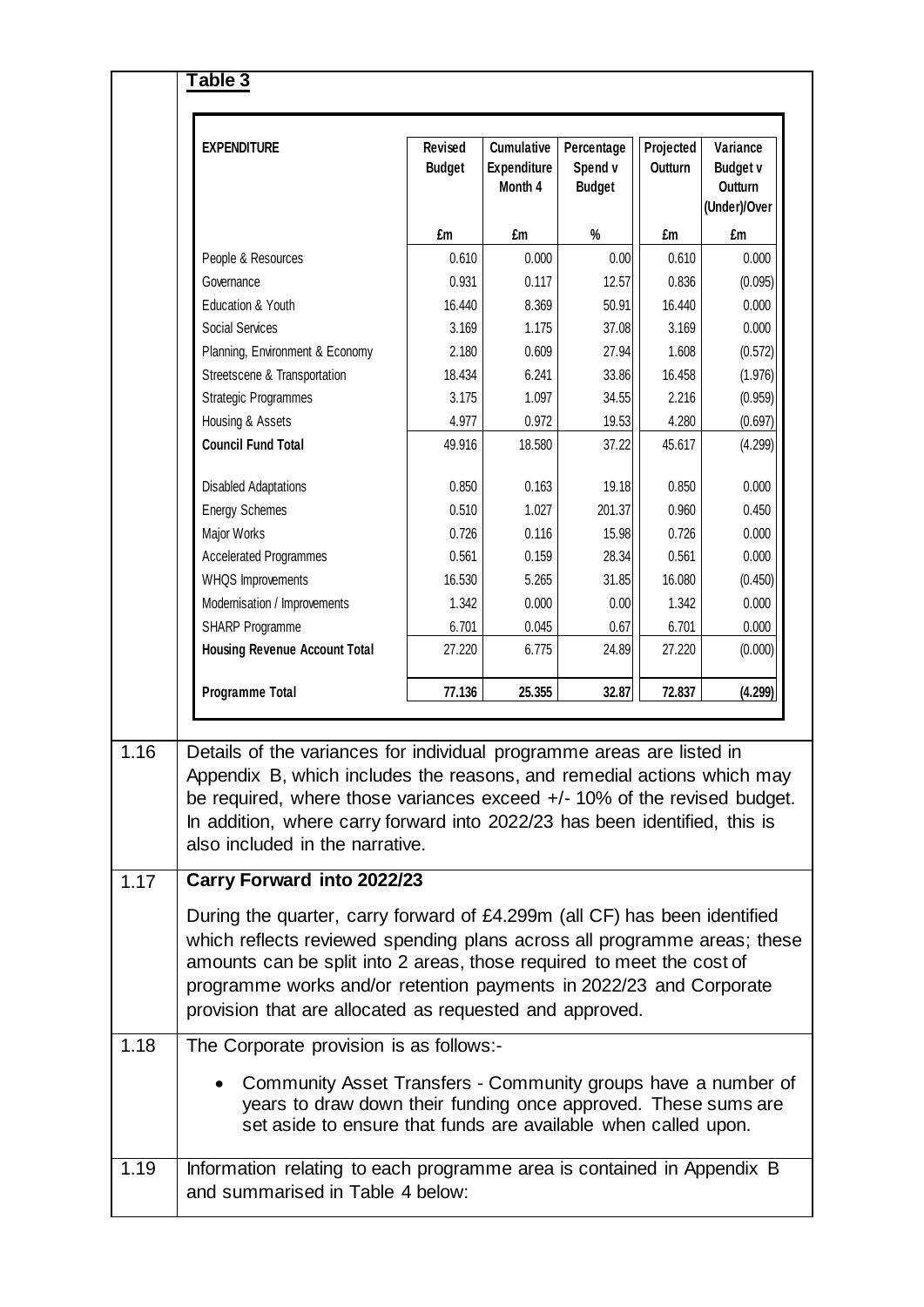|      | Table 4                       |                                                                                                                                                                                                                                                                                                                                              |         |  |
|------|-------------------------------|----------------------------------------------------------------------------------------------------------------------------------------------------------------------------------------------------------------------------------------------------------------------------------------------------------------------------------------------|---------|--|
|      |                               |                                                                                                                                                                                                                                                                                                                                              |         |  |
|      |                               | <b>CARRY FORWARD INTO</b>                                                                                                                                                                                                                                                                                                                    | Month 4 |  |
|      |                               | 2022/23                                                                                                                                                                                                                                                                                                                                      | £m      |  |
|      |                               | Governance                                                                                                                                                                                                                                                                                                                                   | 0.095   |  |
|      |                               | Planning, Environment & Economy                                                                                                                                                                                                                                                                                                              | 0.572   |  |
|      |                               | Streetscene & Transportation                                                                                                                                                                                                                                                                                                                 | 1.976   |  |
|      |                               | <b>Strategic Programmes</b>                                                                                                                                                                                                                                                                                                                  | 0.959   |  |
|      |                               | Housing & Assets                                                                                                                                                                                                                                                                                                                             | 0.697   |  |
|      |                               | <b>Council Fund</b>                                                                                                                                                                                                                                                                                                                          | 4.299   |  |
|      |                               | <b>TOTAL</b>                                                                                                                                                                                                                                                                                                                                 | 4.299   |  |
|      |                               |                                                                                                                                                                                                                                                                                                                                              |         |  |
|      |                               |                                                                                                                                                                                                                                                                                                                                              |         |  |
| 1.20 | <b>Additional Allocations</b> |                                                                                                                                                                                                                                                                                                                                              |         |  |
|      | as follows:                   | Additional allocations have been identified in the programme in this quarter                                                                                                                                                                                                                                                                 |         |  |
|      | delivery.                     | County Hall kitchen upgrade - £0.070m. Funding required to make<br>changes to the Bistro at County Hall, including new equipment to<br>improve health and safety and access, to support NEWydd service                                                                                                                                       |         |  |
|      |                               | This can be funded from within the current 'headroom' provision.                                                                                                                                                                                                                                                                             |         |  |
|      | programme.                    | Disability Discrimination Act (DDA) Adaptations Programme<br>Projects - This is a statutory requirement on Local Authorities to<br>complete adaptations. There is a cost pressure of £0.200m on DDA<br>Projects due to the size of the schemes in 2021/22. It is proposed to<br>underwrite this by bringing forward £0.200m from the 2022/23 |         |  |
| 1.21 | <b>Savings</b>                |                                                                                                                                                                                                                                                                                                                                              |         |  |
|      |                               | The following saving have been identified in the programme in this quarter.                                                                                                                                                                                                                                                                  |         |  |
|      |                               | Greenfield Waste Transfer Station - £0.400m. Following a<br>successful grant application, core funding allocated to<br>developments at Greenfield Waste Transfer Station can be released<br>back into the Capital Programme.                                                                                                                 |         |  |
| 1.22 |                               | Funding of 2021/22 Approved Schemes                                                                                                                                                                                                                                                                                                          |         |  |
|      |                               | The position at Month 4 is summarised in Table 5 below for the three year<br>Capital Programme between 2021/22 - 2023/24:-                                                                                                                                                                                                                   |         |  |
|      |                               |                                                                                                                                                                                                                                                                                                                                              |         |  |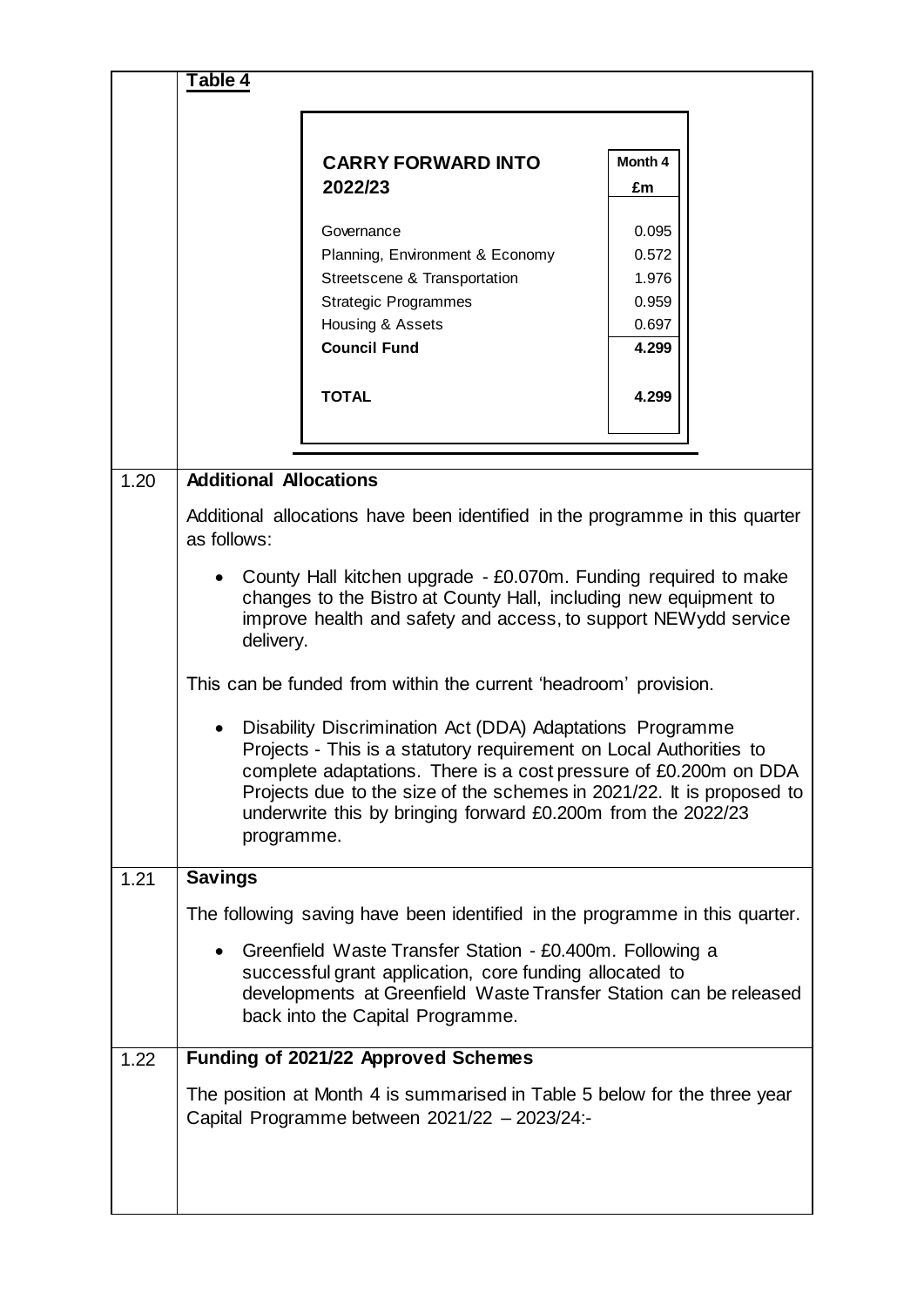|      | Table 5 |                                                                                                                                                                                                                                                                                                                                                                                                                     |                               |         |
|------|---------|---------------------------------------------------------------------------------------------------------------------------------------------------------------------------------------------------------------------------------------------------------------------------------------------------------------------------------------------------------------------------------------------------------------------|-------------------------------|---------|
|      |         | <b>FUNDING OF APPROVED SCHEMES 2021/22 - 2023/24</b>                                                                                                                                                                                                                                                                                                                                                                |                               |         |
|      |         |                                                                                                                                                                                                                                                                                                                                                                                                                     | £m                            | £m      |
|      |         | Balance carried forward from 2020/21                                                                                                                                                                                                                                                                                                                                                                                |                               | (1.968) |
|      |         | <b>Increases</b><br>Shortfall in 2021/22 to 2023/24 Budget                                                                                                                                                                                                                                                                                                                                                          | 1.317                         | 1.317   |
|      |         | Decreases<br>Additional GCG - 2021/22 Confirmed<br>Actual In year receipts<br>Savings<br><b>Funding - (Available)/Shortfall</b>                                                                                                                                                                                                                                                                                     | (1.461)<br>(0.283)<br>(0.400) | (2.144) |
|      |         |                                                                                                                                                                                                                                                                                                                                                                                                                     |                               | (2.795) |
| 1.23 |         | The final outturn funding surplus from the $2020/21 - 2022/23$ Capital<br>Programme was £1.968m.                                                                                                                                                                                                                                                                                                                    |                               |         |
|      |         | The 2021/22 – 2023/24 Capital Programme was approved on the $8th$<br>December 2020, with a funding deficit of £1.317m. Following the final local<br>government settlement, the Council received additional funding and this<br>resulted in the programme being in a surplus position of £0.144m over the<br>three year period. This surplus carry forward led to an opening funding<br>position surplus of £2.112m. |                               |         |
|      |         | Capital receipts received in the first quarter of 2021/22, along with savings<br>identified, total £0.683m. This gives a revised projected surplus in the<br>Capital Programme at Month 4 of £2.795m for the $2021/22 - 2023/24$<br>Capital Programme, prior to the realisation of additional capital receipts<br>and/or other funding sources.                                                                     |                               |         |
| 1.24 |         | <b>Investment in County Towns</b>                                                                                                                                                                                                                                                                                                                                                                                   |                               |         |
|      |         | At its meeting on 12 <sup>th</sup> December 2017, the Council approved a Notice of<br>Motion relating to the reporting of investment in county towns. The extent<br>and format of the reporting was agreed at the Corporate Resources<br>Overview and Scrutiny Committee on 14th June 2018.                                                                                                                         |                               |         |
| 1.25 |         | Table 6 below shows a summary of the 2020/201 actual expenditure, the<br>2021/22 revised budget and budgets for future years as approved by<br>Council at its meeting of 8th December, 2020. Further detail can be found<br>in Appendix C, including details of the 2021/22 spend to Month 4.                                                                                                                       |                               |         |
|      |         |                                                                                                                                                                                                                                                                                                                                                                                                                     |                               |         |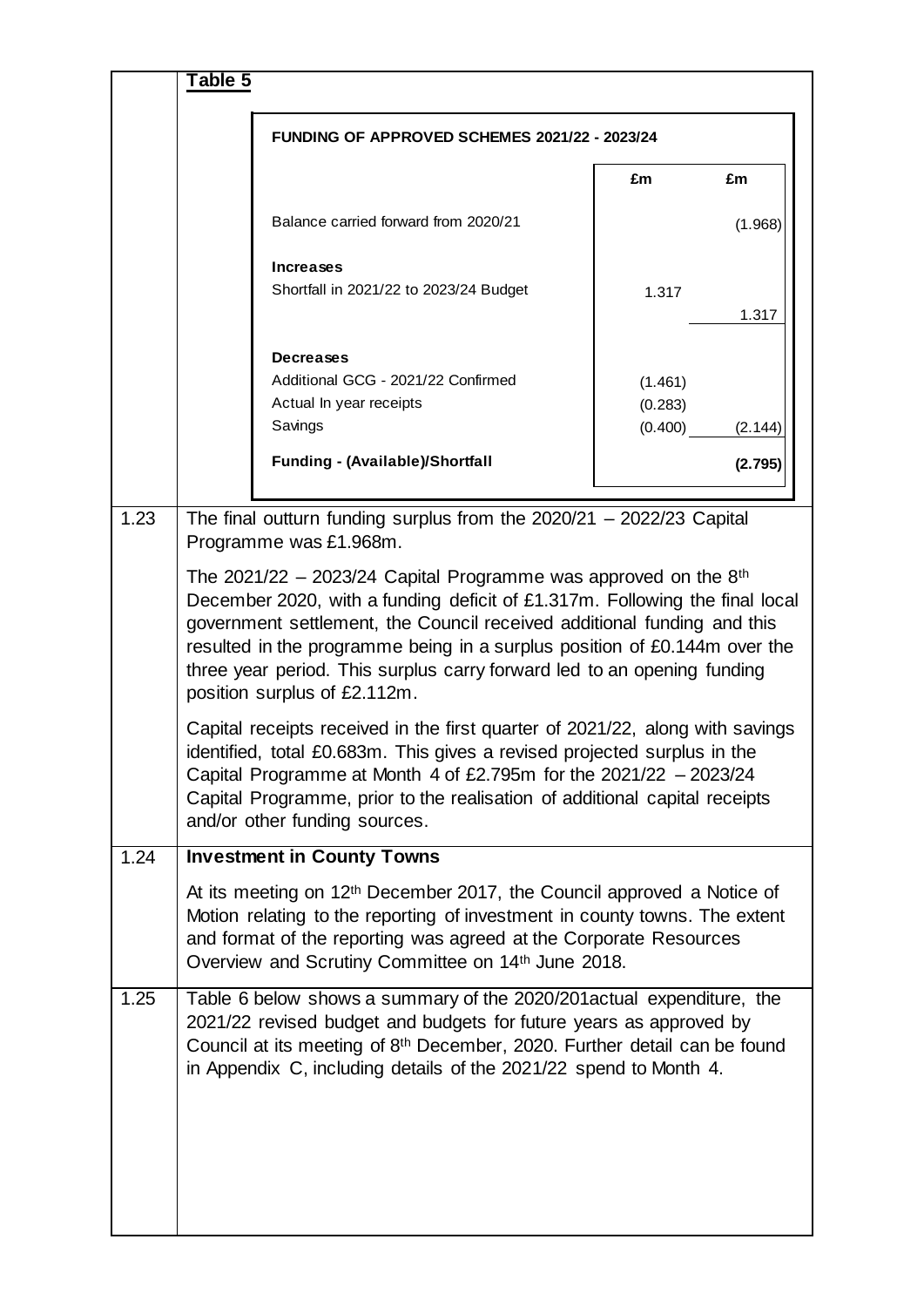| <b>INVESTMENT IN COUNTY TOWNS</b>                                                                                                                                                                                                                                                                                                                                                                                                                                                                                                                         |                                                                       |                                                                      |                                                                       |
|-----------------------------------------------------------------------------------------------------------------------------------------------------------------------------------------------------------------------------------------------------------------------------------------------------------------------------------------------------------------------------------------------------------------------------------------------------------------------------------------------------------------------------------------------------------|-----------------------------------------------------------------------|----------------------------------------------------------------------|-----------------------------------------------------------------------|
|                                                                                                                                                                                                                                                                                                                                                                                                                                                                                                                                                           | 2020/21<br><b>Actual</b><br>£m                                        | 2021/22<br><b>Revised</b><br><b>Budget</b><br>£m                     | $2022 -$<br>2024<br><b>Budget</b><br>£m                               |
| Buckley / Penyffordd<br>Connah's Quay / Shotton<br>Flint / Bagillt<br>Holywell / Caerwys / Mostyn<br>Mold / Treuddyn / Cilcain<br>Queensferry / Hawarden / Sealand<br>Saltney / Broughton / Hope<br>Unallocated / To Be Confirmed                                                                                                                                                                                                                                                                                                                         | 10.157<br>1.412<br>2.181<br>1.457<br>5.655<br>5.825<br>4.841<br>1.256 | 5.279<br>2.286<br>0.738<br>8.629<br>6.305<br>7.647<br>4.038<br>3.230 | 3.668<br>3.442<br>8.144<br>1.359<br>6.386<br>3.878<br>0.000<br>17.676 |
| <b>Total</b>                                                                                                                                                                                                                                                                                                                                                                                                                                                                                                                                              | 32.784                                                                | 38.152                                                               | 44.553                                                                |
|                                                                                                                                                                                                                                                                                                                                                                                                                                                                                                                                                           |                                                                       | years allows a slightly fuller picture of investment plans. However, |                                                                       |
| expenditure which has occurred in years' prior to 2020/21 has not be<br>included, and the expenditure and budgets reported should be considered<br>in that context.<br>There are two significant factors which increase allocations to particular<br>areas, which are homes developed under SHARP, and new or remodelled<br>schools. The impact of these can be seen in the detail shown in Appendix<br>C<br>Some expenditure cannot yet be allocated to specific towns as schemes<br>are not yet fully developed or are generic in nature and not easily |                                                                       |                                                                      |                                                                       |
| identifiable to one of the seven areas. As such schemes are identified the<br>expenditure will be allocated to the relevant area.<br>Information on the split between internal and external funding can be found<br>in Appendix C.                                                                                                                                                                                                                                                                                                                        |                                                                       |                                                                      |                                                                       |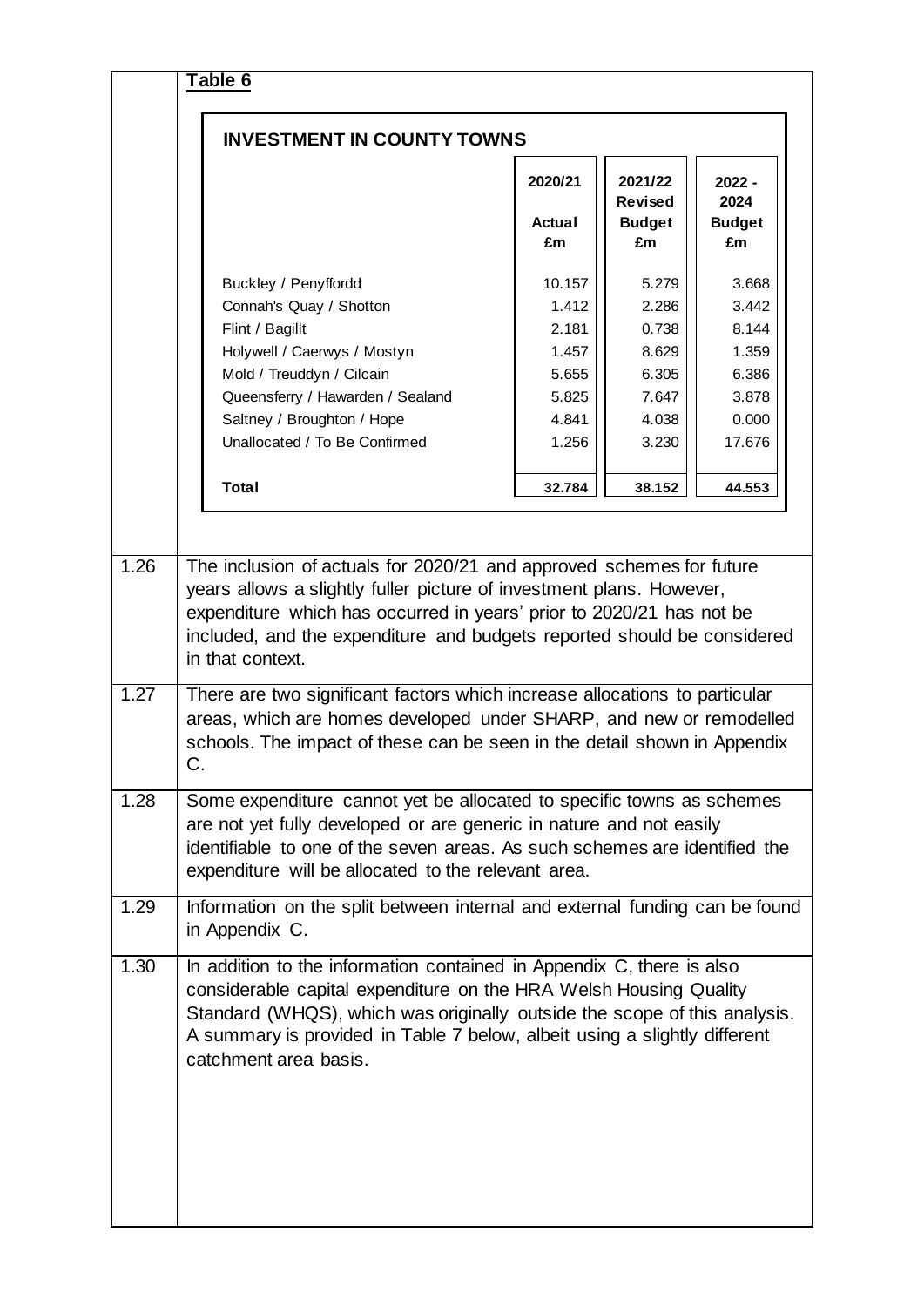| <b>WHQS Programme</b>   |                          |                          |
|-------------------------|--------------------------|--------------------------|
|                         | 2020/21<br><b>Actual</b> | 2021/22<br><b>Budget</b> |
|                         | £m                       | £m                       |
| Holywell                | 0.136                    | 4.930                    |
| Flint                   | 0.189                    | 3.130                    |
| Deeside & Saltney       | 2.151                    | 2.730                    |
| <b>Buckley</b>          | 3.568                    | 3.630                    |
| Mold                    | 1.160                    | 3.030                    |
| Connah's Quay & Shotton | 0.632                    | 0.877                    |
| <b>Total</b>            | 7.836                    | 18.327                   |

| 2.00 | <b>RESOURCE IMPLICATIONS</b>                                       |
|------|--------------------------------------------------------------------|
| 2.01 | Financial implications - As set out in the body of the report.     |
| 2.02 | Personnel implications - None directly as a result of this report. |

| 3.00 | <b>IMPACT ASSESSMENT AND RISK MANAGEMENT</b>                                                                                                                                                                                                                                                                                                                                          |
|------|---------------------------------------------------------------------------------------------------------------------------------------------------------------------------------------------------------------------------------------------------------------------------------------------------------------------------------------------------------------------------------------|
| 3.01 | The adverse weather during the first quarter of the calendar year caused<br>significant damage to the highway network. Assessments are ongoing but<br>impacts are likely to be numerous and expensive, resulting in a cost<br>pressure to the programme. This will be reported in the second quarter of<br>the financial year once cost certainty is obtained.                        |
|      | The impact of the pandemic will continue to be monitored closely during<br>this financial year. Due to the re-profiling of schemes from the 2020/21 and<br>resources available to manage and deliver schemes, the levels of planned<br>expenditure in 2021/21 may be affected, resulting in a high level of carry<br>forward requests to re-phase budgets into the 2022/23 programme. |
|      | In addition to the above there are currently indications that material<br>supplies, and demand, are being impacted by oversees supply market<br>disruption leading to potential cost increases, higher tender prices and<br>project delays.                                                                                                                                           |
|      | Grants received will also to be closely monitored to ensure that<br>expenditure is incurred within the terms and conditions of the grant. The<br>capital team will work with project leads to report potential risks of<br>achieving spend within timescales and assist in liaising with the grant<br>provider.                                                                       |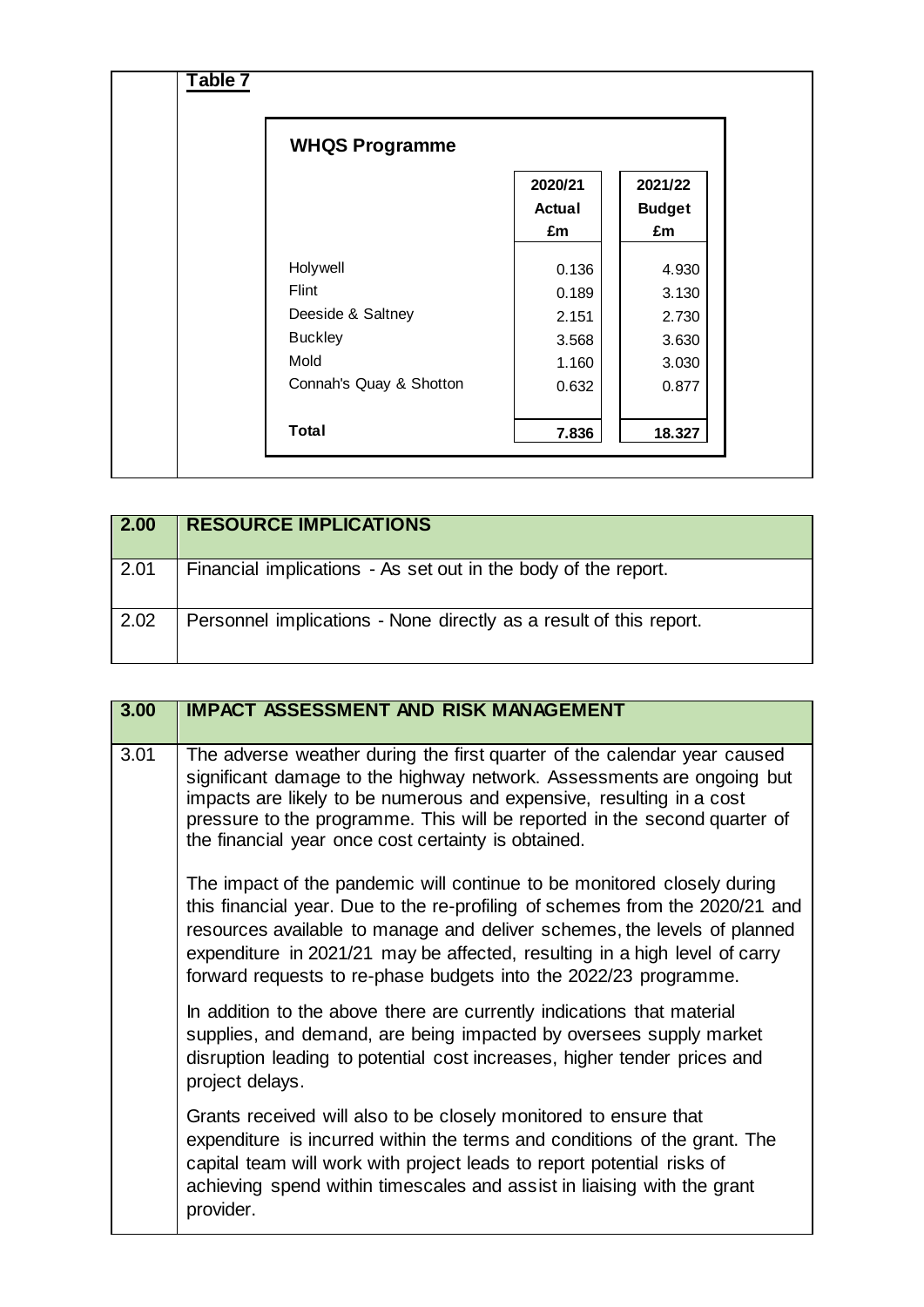| The Council has a prudent policy of allocating its own capital receipts to                                                                                                                                                                                             |  |
|------------------------------------------------------------------------------------------------------------------------------------------------------------------------------------------------------------------------------------------------------------------------|--|
| fund capital projects only when receipts are actually received rather than                                                                                                                                                                                             |  |
| when it is anticipated the receipt will be received, and this position                                                                                                                                                                                                 |  |
| continues to be the case. Due to the pandemic there may be a delay in                                                                                                                                                                                                  |  |
| obtaining capital receipts as the timing of these receipts are also subject to<br>market forces outside of the Council's control. In line with current policy no<br>allowance has been made for these receipts in reporting the Council's<br>capital funding position. |  |

| 4.00 | <b>CONSULTATIONS REQUIRED/CARRIED OUT</b>                      |
|------|----------------------------------------------------------------|
| 4.01 | No consultation is required as a direct result of this report. |

| 5.00 | <b>APPENDICES</b>                                      |
|------|--------------------------------------------------------|
| 5.01 | Appendix A: Capital Programme - Changes during 2021/22 |
| 5.02 | Appendix B: Variances                                  |
| 5.03 | Appendix C: Investment in Towns                        |

| 6.00 | <b>LIST OF ACCESSIBLE BACKGROUND DOCUMENTS</b> |
|------|------------------------------------------------|
| 6.01 | Capital Programme monitoring papers 2021/22.   |

| 7.00 | <b>CONTACT OFFICER DETAILS</b>                                                                                                             |
|------|--------------------------------------------------------------------------------------------------------------------------------------------|
| 7.01 | <b>Contact Officer:</b> Chris Taylor, Strategic Finance Manager<br>Telephone: 01352 703309<br>E-mail: christopher.taylor@flintshire.gov.uk |

| 8.00 | <b>GLOSSARY OF TERMS</b>                                                                                                                                                                                                                                                                |
|------|-----------------------------------------------------------------------------------------------------------------------------------------------------------------------------------------------------------------------------------------------------------------------------------------|
| 8.01 | <b>Budget Re-profiling:</b> Capital schemes are very dynamic and a number of<br>factors can influence their timing and funding. Budget re-profiling assures<br>that the correct resources are available in the correct accounting period to<br>finance the actual level of expenditure. |
|      | <b>Capital Expenditure:</b> Expenditure on the acquisition of non-current<br>assets or expenditure which extends the useful life of an existing asset                                                                                                                                   |
|      | <b>Capital Programme:</b> The Council's financial plan covering capital<br>schemes and expenditure proposals for the current year and a number of<br>future years. It also includes estimates of the capital resources available<br>to finance the programme.                           |